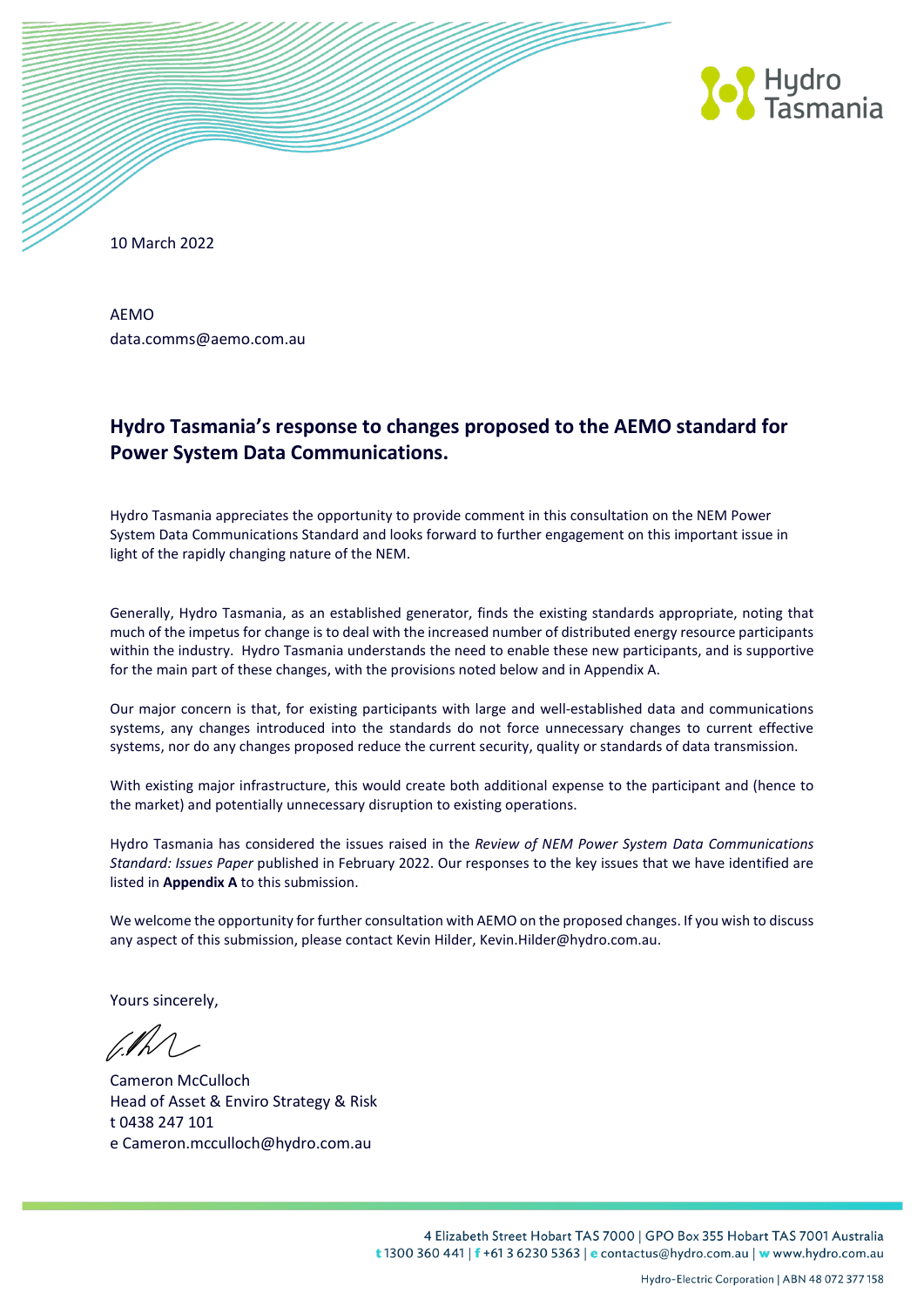

# **Appendix A - Hydro Tasmania Response**

### *3.1.1 Scope and Application to the Standard*

As an existing and established generator, Hydro Tasmania supports the aim of ensuring that the standards maintain a high quality, safe, reliable, and secure data transmission system.

# *3.1.2 General Issues*

Hydro Tasmania currently treats all data with the same level of criticality. Whilst we do not oppose changes to data prioritisation, any changes should be considered in the light of ensuring minimal disturbance to the existing system. In the future we can see value in prioritising high frequency data to save bandwidth.

We are of the opinion that standards relevant to the Market Ancillary Service Specification should make reference to the existing standards and documentation, to avoid overlap and discrepancies that can occur across multiple standards, and thus reduce any current inconsistencies.

In response to the proposition of including resilience-through-design to design security into future systems, Hydro Tasmania would recommend a Standard, as opposed to a generic design. We believe that this would create less disturbance to current participants, as well reducing the potential of a singular security breach to eliminate the entire communication system.

Regarding consequences to breaches of the standards, Hydro Tasmania would encourage a multi-stage response. This would allow a participant to correct any initial breaches to the standard, rather than being immediately deemed non-compliant. We would, however, support consequences to continual, prolonged, or intentional breaches to the standard, to ensure a reliable, safe, and secure data communication system.

#### *3.1.3 Architectural Requirements*

As an existing and established generator, Hydro Tasmania supports the aim of ensuring standards maintain a high quality, safe, reliable, and secure data transmission system.

#### *3.1.4 Data Protocols*

Hydro Tasmania notes that it's main data connection with AEMO is made via the TNSP (Transmission Network Services Provider). In AEMO's consideration of any future changes recognising data transmission between other participants as well as with AEMO should be factored in.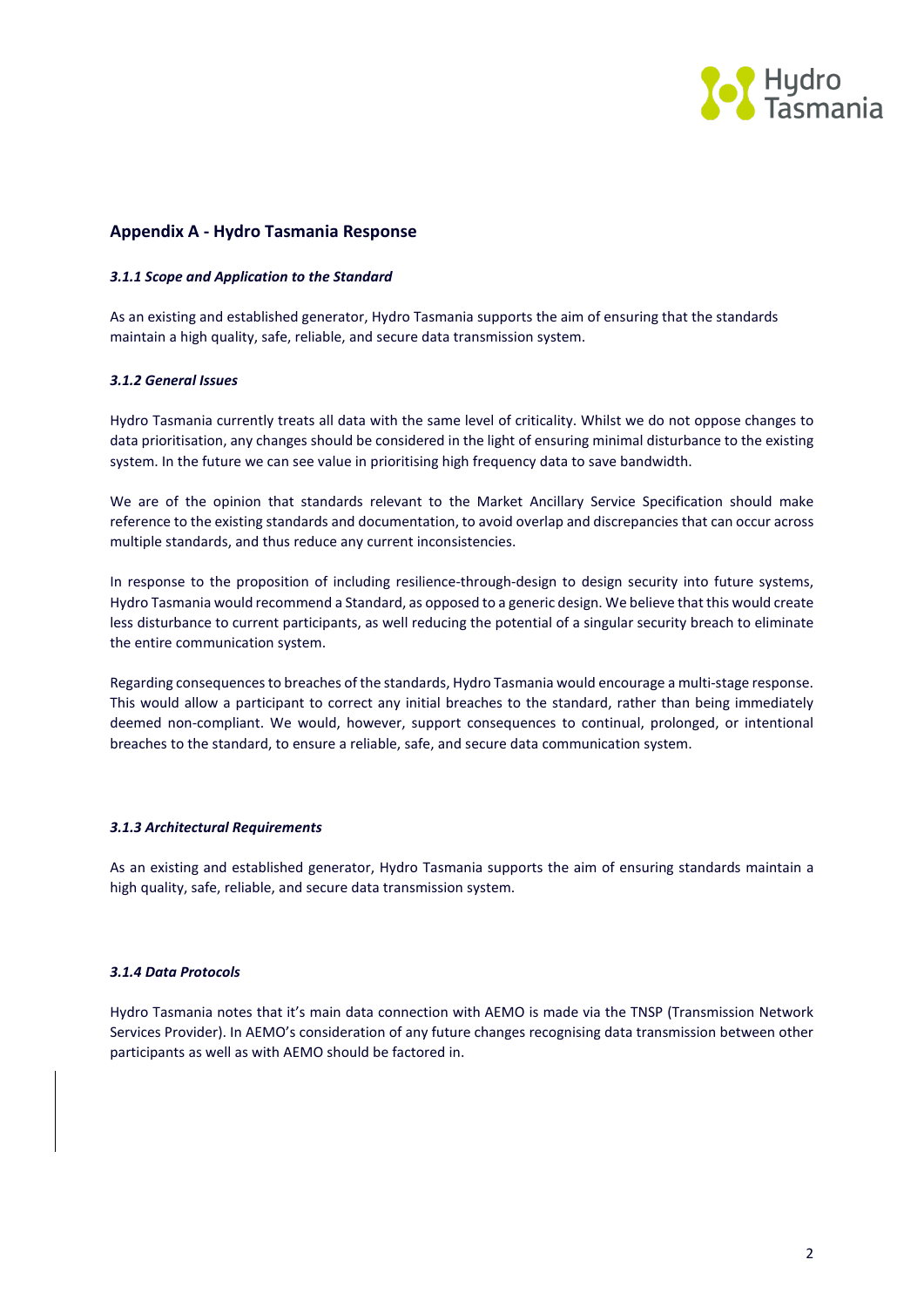

# *3.1.5 Interfacing*

Regarding the issue of detailing clear connections to both AEMO control rooms, Hydro Tasmania believes it would be beneficial for the standards to clarify both in words and visually, the requirement to communicate with multiple AEMO control room sites.

#### *3.1.6 Data Quality, 3.1.7 Data Accuracy*

Hydro Tasmania suggests that as well as the use of data quality flags, a clear definition is required on what *good* data quality entails. More specifically (noting that our data is sent to AEMO via the TNSP), at what point in the data stream, would measuring data quality and the use of data quality flags apply to. This would determine the cost of implementation, and the time frame that would be required to implement any changes necessary to meet the standard. For example, not all remote monitoring equipment sends quality flags, and this would be a considerable expense to implement.

Hydro Tasmania requests a clear specification on the data quality standard intended to be set, to allow considered analysis of any proposed changes and consequent costs that this may incur.

#### *3.1.8 Data Latency*

Hydro Tasmania recommends that, for consistency any changes that the standard sets regarding data latency be applied to all participants in the communication system.

#### *3.1.9 Control Commands*

Hydro Tasmania currently has an 8 second response time to control commands that is specific to Tasmania. We request clarification on how any proposed changes to the standard with regards to response time would be specifically applied to Tasmania, noting the current arrangement. We would invite further communication regarding this proposal and its relevance for Hydro Tasmania more specifically, as any change would have a substantial cost and take considerable time to implement.

#### *3.1.10 Security*

Hydro Tasmania is of the belief that in terms of security the Standard should specifically refer to the 'Security of Critical Infrastructure Rules' (SOCI), to prevent overlap or confusion that can be caused by having multiple standards. Noting the detail in these rules and that many organisations are already investing significant effort in addressing these, it would be undesirable to have requirements in the Standard that may potentially confuse or differ from SOCI.

Hydro Tasmania supports the onus on participants to advise on cyber security incidents and suggests that there needs to be a clear path of communication in which to provide notifications on cyber security risks. With regards to all changes to the security standards, Hydro Tasmania supports the setting of standards by AEMO, that maintain the quality of existing security systems.